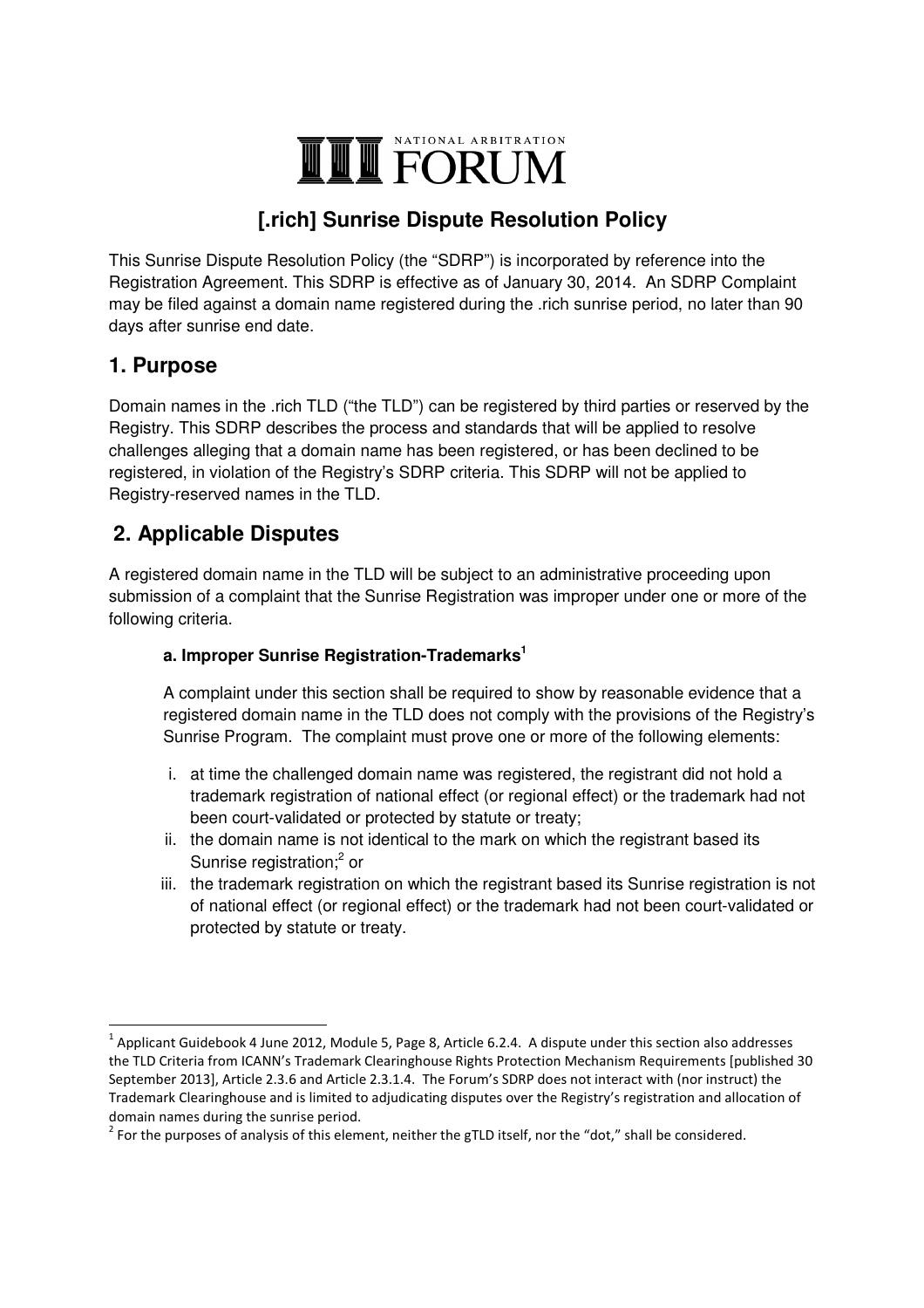#### **b. SDRP Effective Dates.**

Any SDRP claim brought under this Policy for domain names registered in the .rich TLD shall be brought no later than 90 days after the Sunrise end date..

#### **c. Auction**

Parties participating in an auction may bring a Complaint under this SDRP prior to the auction against an opposing party to the same auction. The Auction will be suspended pending the resolution of the SDRP if the complainant notifies the Registry Operator within the five (5) calendar days following the Registry's notification of auction regarding the relevant domain name(s). Such notice must be in writing. The SDRP Complaint shall be filed with the National Arbitration Forum within five (5) calendar days of the written notice. If the SDRP Complaint is not filed, the auction shall proceed as scheduled.

Once an auction is concluded, if an SDRP claim is brought and the losing bidder prevails, the auction price to the losing bidder will be the amount of the last bid made by that bidder.

### **3. Evidence and Defenses**

#### **a. Evidence**

Panelists will review the Registry's Sunrise Criteria, allocation requirements, or communitybased eligibility requirements which are required to be submitted with the Complaint, as applicable, in making its decision.

#### **b. Defenses**

Harmless error. A Respondent may produce evidence to show that, although the sunrise registration was granted based on submission of the wrong documents, or documents containing an error, the true and correct evidence existed at the time the sunrise registration was applied for and, thus, the registration would have been granted.

### **4. Remedies**

The remedies available to a complainant for a proceeding under this SDRP shall be limited to:

#### **Improper Sunrise Registration**

If the Panelist finds that the domain name was improperly registered during the Sunrise period, the sole remedy for a Complaint filed under SDRP 2(a) shall be cancellation of the registration and return of the cancelled domain name to the pool of available names available for registration in the TLD. If the Complainant independently qualifies to register the domain name,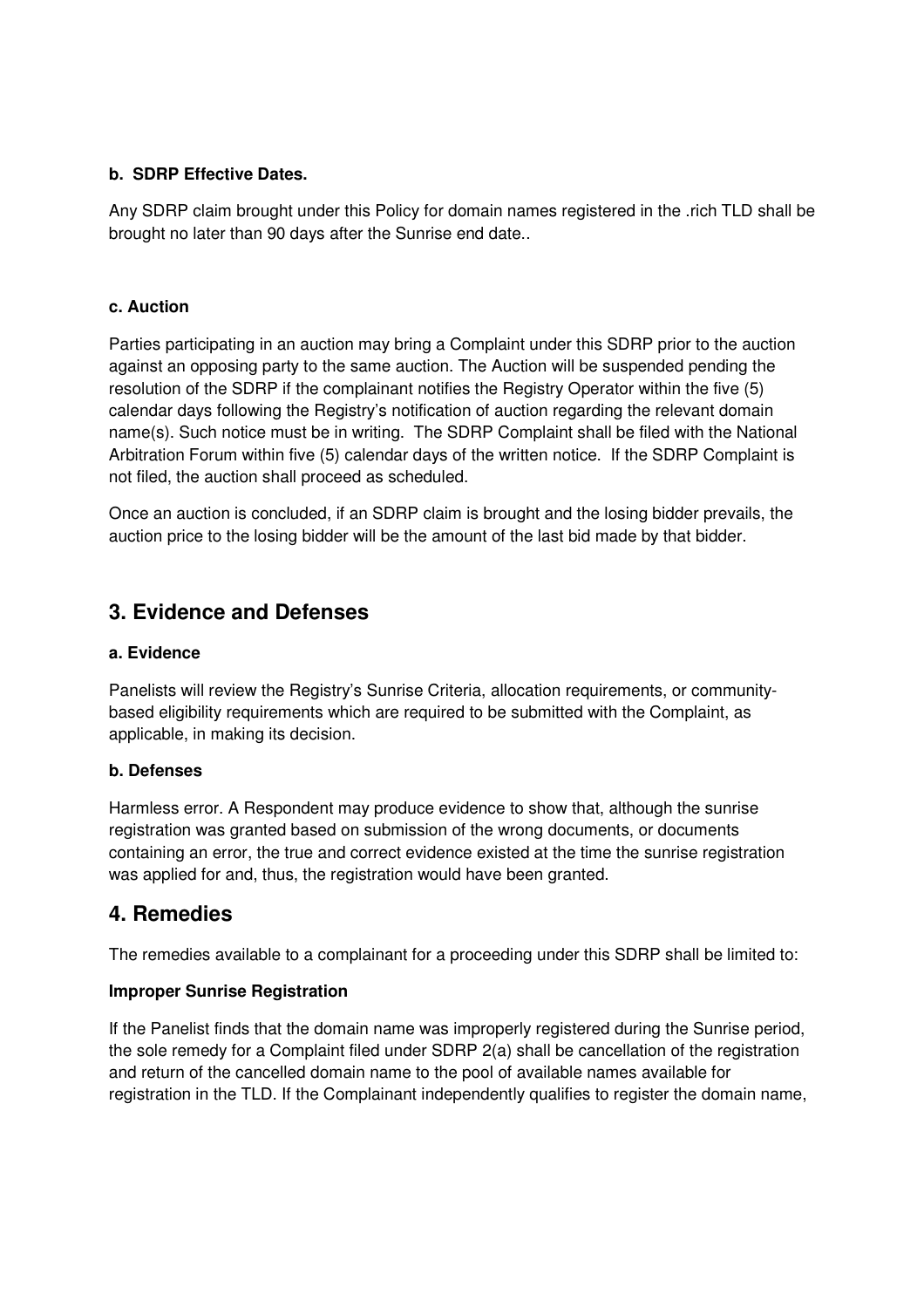either as a regular or defensive/blocking registrant, such application may be made to the Registry, or registrar, as applicable.

In the event an SDRP dispute is brought by an auction bidder for the same domain name, the auction will be suspended until the dispute is resolved.

### **5. Procedure**

### **a. Dispute Resolution Provider / Selection of Procedure**

A Complaint under this SDRP shall be submitted to the National Arbitration Forum ("Forum") by submitting the complaint directly to the Forum. The Forum will administer the proceeding and select a qualified and eligible Panelist ("Panelist"). The Forum has established Rules for National Arbitration Forum's Sunrise Dispute Resolution Policy ("Rules"), setting forth a fee schedule and other technical and process requirements for handling a dispute under this SDRP. The proceedings under this SDRP will be conducted according to this SDRP and the applicable Rules of the Forum.

### **b. Registry's or Registrar's Involvement**

Neither the Registry nor registrar will participate in the administration or conduct of any proceeding before a Panelist. In any event, neither the Registry nor the registrar is or will be liable as a result of any decisions rendered by the Panelist. Any sunrise-registered domain names in the TLD involved in a SDRP proceeding will be locked against transfer to another domain name holder or another registrar during the course of a proceeding.<sup>3</sup> The contact details of the holder of a registered domain name in the TLD, against which a complaint has been filed, will be as shown in the registrar's publicly available Whois database record for the relevant registrant. The Registry and the applicable registrar will comply with any Panelist decision and make all appropriate changes to the status of the domain name registration(s) in their Whois databases.

### **c. Parties**

The registrant of a registered domain name in the TLD shall be promptly notified by the Forum of the commencement of a dispute under this SDRP, and may contest the allegations of the complaint or show other cause why the remedy requested in the complaint should not be granted in accordance with this SDRP. In all cases, the burden of proof shall be on the complainant, and default or other failure of the holder of the registered domain name shall not constitute an admission to any allegation of the complaint. The Forum shall promptly notify all named parties in the dispute, as well as the registrar and the Registry of any decision made by a Panelist.

### **d. Decisions**

<u>.</u>

 $3$  A Registry may, though its agreement with registrars, instead require the registrar to perform the lock and/or implementation steps.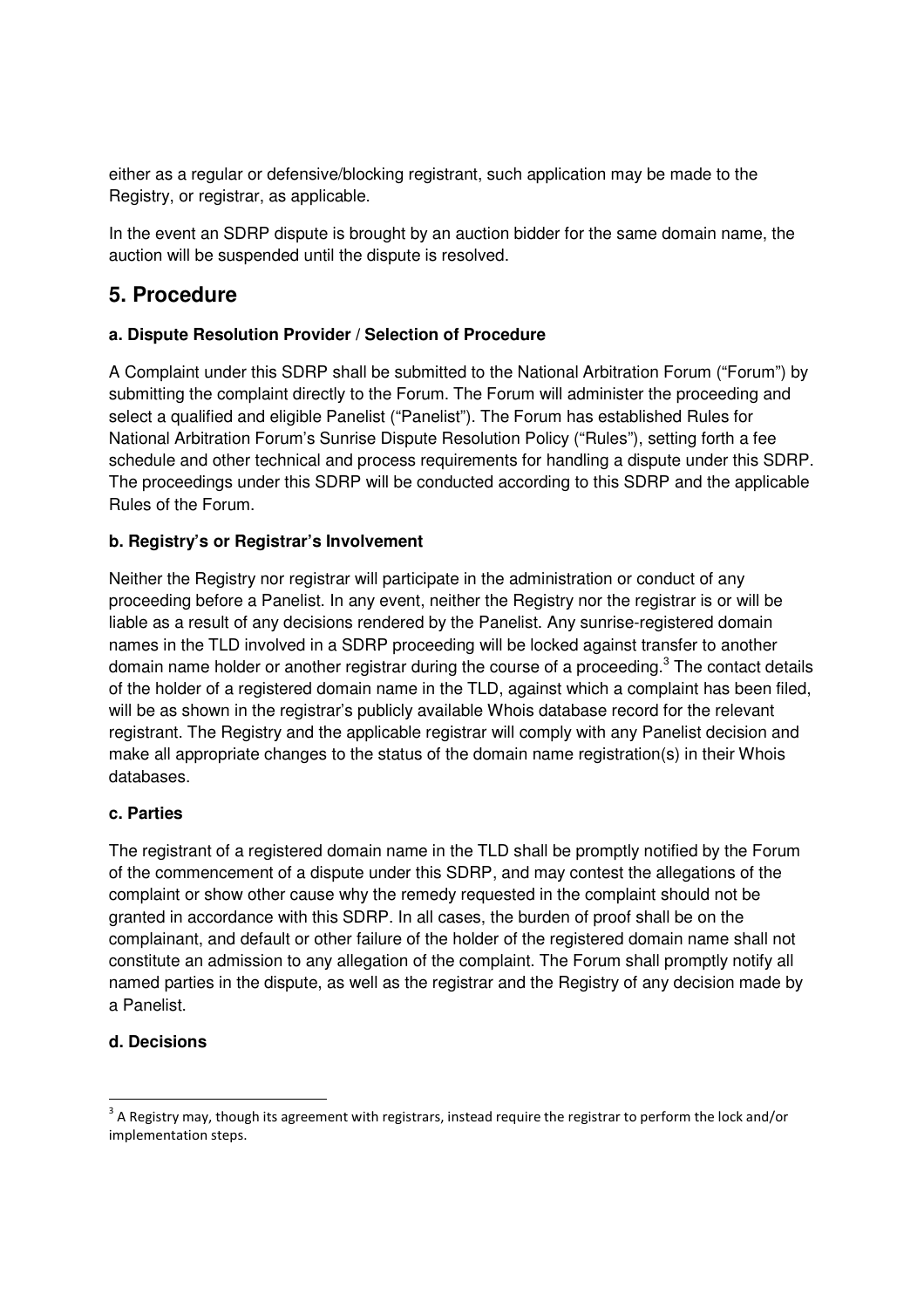(i) The Panelist may state the basis on which the decision is issued in summary format and may include such commentary or guidance as the Panelist deems appropriate;

(ii) the decision shall state whether a registered domain name in the TLD is to be cancelled or the status quo maintained; and

(iii) decisions made under this SDRP will be publicly published by the Forum on its website.

### **e. Implementation of a Lock and the Decision**

If a Panelist's decision requires a change to the status of a registered domain name, the Registry<sup>4</sup> will wait ten (10) business days after communication of the decision before implementing that decision, unless the registrant submits to the Registry (with a copy to the Forum) during that ten (10) day period official documentation (such as a copy of a complaint, file-stamped by the clerk of the court) that the registrant has commenced a lawsuit to preserve its claimed rights in a court of competent jurisdiction over the parties and the registered domain name. If such documentation is received no further action shall be taken until the Registry receives (i) evidence satisfactory to the Registry of an agreed resolution between the parties; (ii) evidence satisfactory to Registry that registrant's lawsuit has been dismissed or withdrawn; or (iii) a copy of an order from such court dismissing such lawsuit or otherwise directing disposition of the registered domain name.

**f. Representations and Warranties** Parties to a dispute under this SDRP shall warrant that all factual allegations made in the course thereof are true and correct to the best of their knowledge, shall remain subject to all representations and warranties made in the course of registration of a disputed domain name.

### **6. Maintaining the Status Quo**

<u>.</u>

During a proceeding under the SDRP, the registered domain name shall be locked against transfers between registrants and/or registrars and against deletion by registrants.

**7. Indemnification / Hold Harmless** The parties shall hold the registrar, the Registry, the Forum, and the Panelist harmless from any claim arising from operation of the SDRP. Neither party may name the registrar, the Registry, the Forum, or the Panelist as a party or otherwise include the registrar, the Registry, the Forum, or the Panelist in any judicial proceeding relating to the dispute or the administration of the SDRP policy. The parties shall indemnify, defend and hold harmless the registrar, the Registry, the Forum, the Panelist and their respective employees, contractors, agents and service providers from any claim arising from the conduct or result of a proceeding under this SDRP. Neither the registrar, the Registry, Forum, the Panelist and their respective employees, contractors, agents and service providers shall be liable to a party for any act or omission in connection with any administrative proceeding under this SDRP or the corresponding Rules. The complainant shall be directly and solely liable to the registrant in the event the complaint is granted in circumstances where the

 $^4$  A Registry may, though its agreement with registrars, instead require the registrar to perform the lock and implementation steps.